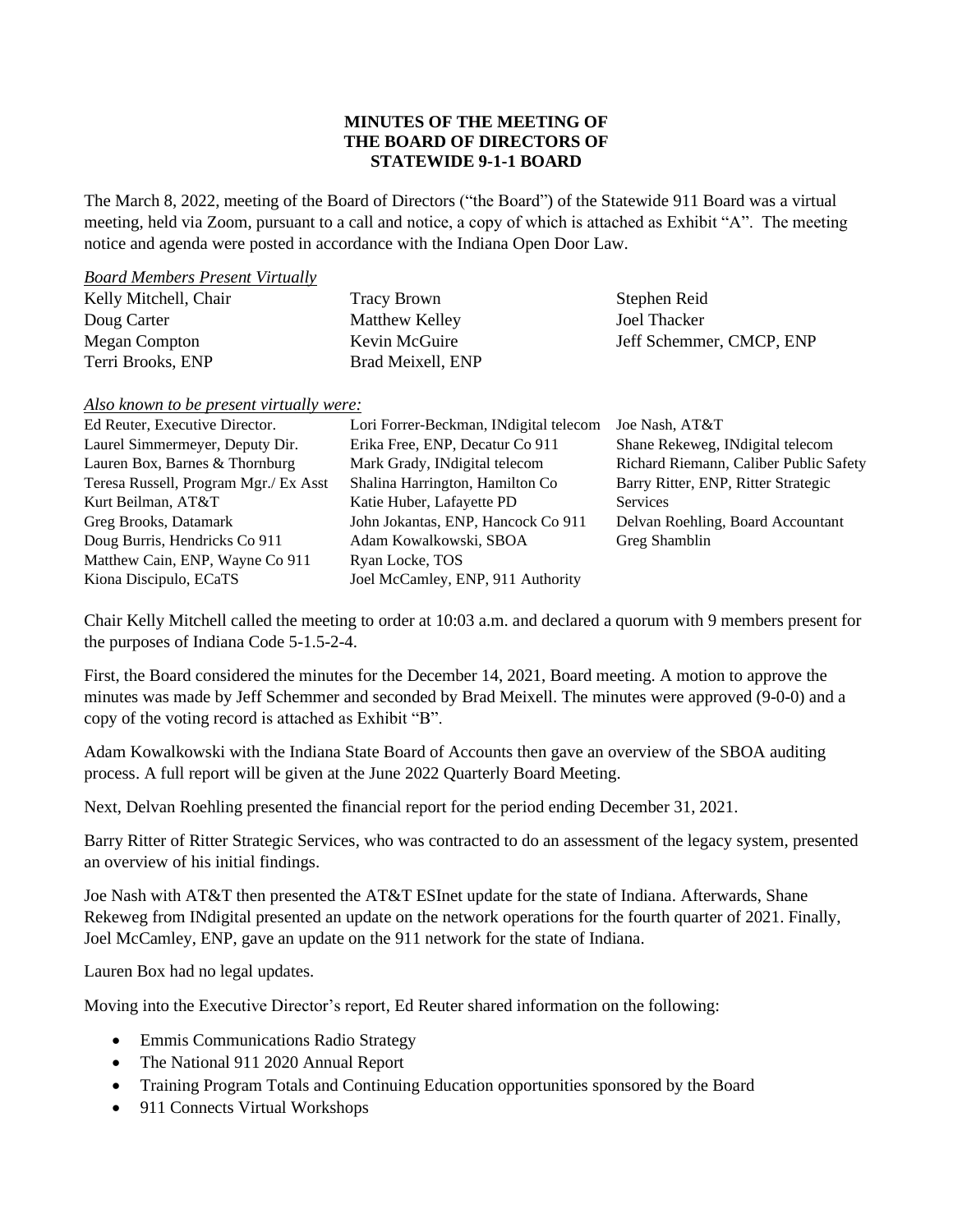- Federal Grant Status update
- 911 State Assessment Program
- Text to 911 Translation Services
- Transition of Training Period for Next Executive Director

Treasurer Mitchell announced that there would be a special meeting of the board called on March 30<sup>th</sup> at 10 a.m.

Ed Reuter then recognized the following PSAPs:

- Bartholomew County-Dispatcher Megan Hedger received a text stating that the woman had been held by a man in a home for a couple of days. She stated the door was unlocked and asked that the police come in while the man was asleep. Dispatcher Hedger immediately directed law enforcement and the suspect was taken into custody.
- Hendricks County-Telecommunicator Judy Osborn-Turner received a 911 call for a cardiac arrest. She provided life-saving instructions and the patient survived without any deficits. In addition, CTO Stephanie Suiter and her trainee received a 911 call from a woman whose car was in a pond. Telecommunicator Suiter provided pre-arrival instructions and provided reassurance until the responders on scene successfully rescued the victim before the car became completely submerged.
- Elkhart City-Dispatcher Olivia Watkins received a 911 transfer call that lasted 13 seconds. She determined the caller may be in trouble. Using Rapid SOS, she provided location information to officers. As a result, the victim escaped from a moving vehicle and provided officers additional information which led to the apprehension of the suspect for robbery and criminal confinement.
- Randolph County-Telecommunicator Nalaina Whitesel stayed on the line for eight minutes, providing instructions on assisting with the delivery of a baby at home until EMS and law enforcement arrived on scene.
- When Carroll County experienced the tragic loss of Deputy Sheriff Noah C. Rainey and Jail Deputy Dane G. Northcutt, the following PSAPs came forward to cover shifts and support Carroll Co: Marion Co, Hancock Co, Shelby Co, Clinton Co, Howard Co, Lafayette PD and White Co.
- ISP experienced the loss of ISP Sergeant Stephanie Thompson when she and her daughter lost their lives in a home fire.

With no other business to come before the Board a motion to adjourn the meeting was made by Tracy Brown and seconded by Jeff Schemmer. The motion to adjourn the meeting was granted (9-0-0) by roll call, a copy of which is attached as Exhibit "B".

The meeting was adjourned at 11:36 a.m.

Edward A. Reuter, Executive Director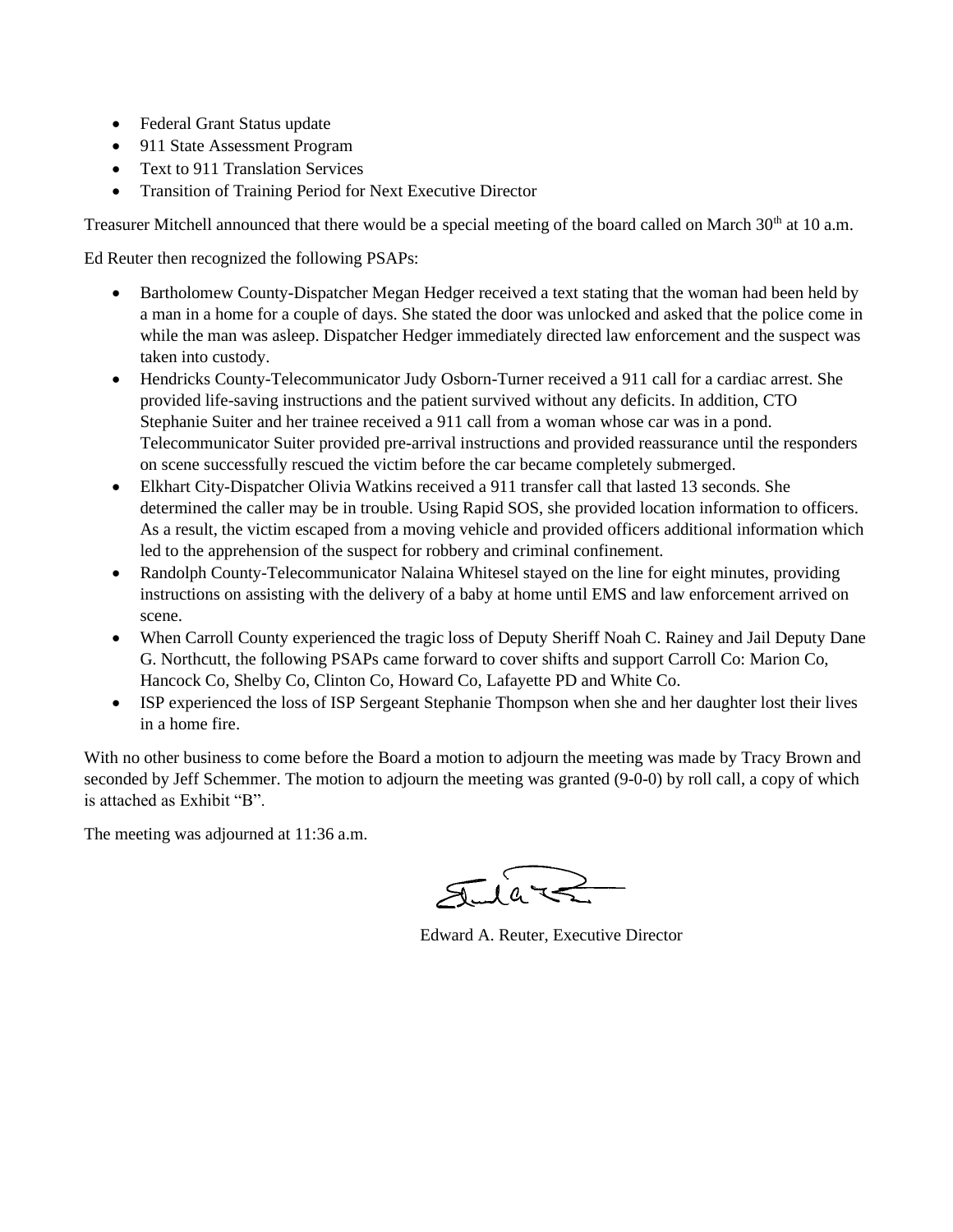**Exhibit "A"**

**Exhibit "A"**

## **Statewide 911 Board 10 West Market St. Suite 2420 Indianapolis, IN 46204 Office (317) 234-8362 Fax (317) 233-0894**

**The Honorable Kelly Mitchell Indiana State Treasurer Chair**

## Public Meeting Notice of the Statewide 911 Board

The Statewide 911 Board gives notice pursuant to IC 5-14-1.5-5(a) that the Board will meet on **March 8, 2022,** to transact such business as may come before it.

The meeting will be virtual.

Join from a PC, Mac, iPad, iPhone or Android device: Please click this URL to join. <https://us02web.zoom.us/j/88603324317?pwd=VmQ5VXlrQ3JTcnpYaURkMW5MZkdzdz09> Passcode: 910849

> Or One tap mobile: +13017158592,,88603324317#,,,,\*910849# US (Washington DC) +13126266799,,88603324317#,,,,\*910849# US (Chicago)

Or join by phone: Dial(for higher quality, dial a number based on your current location): US: +1 301 715 8592 or +1 312 626 6799 or +1 646 876 9923 or +1 669 900 6833 or +1 253 215 8782 or +1 346 248 7799 or +1 408 638 0968 Webinar ID: 886 0332 4317 Passcode: 910849 International numbers available[: https://us02web.zoom.us/u/kegI4g0byT](https://us02web.zoom.us/u/kegI4g0byT)

> Passcode: 977193 International numbers available:<https://us02web.zoom.us/u/kcTXwUPGcM>